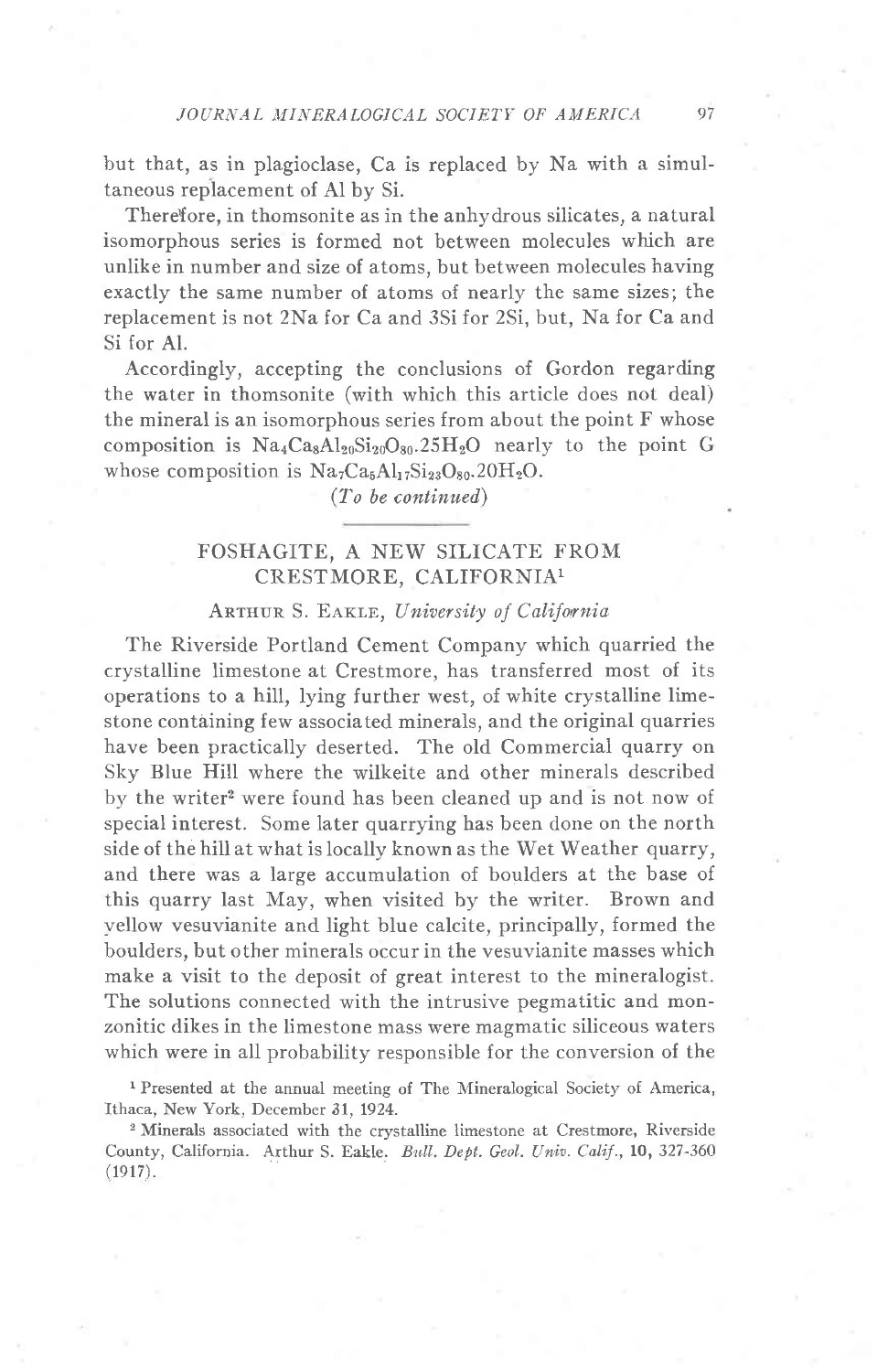## THE AMERICAN MINERALOGIST

limestone into the predominating masses of vesuvianite and garnet with recrystallized calcite. Minor amounts of sulphides accompanied the flows and the presence of these and of a phosphate in the original limestone may account for the unusual localized development of calcium derivatives of one-, two-, three-, and fouracid solutions. The possibilities of new mineral species formed by the action of such thermal solutions are so great, that it occasions slight wonder that each visit to the quarries results in the finding of one or more. One is fortunate to catch them before they disappear into cement.

Wide veins of a white, fibrous mineral were observed in one of the large vesuvianite boulders which the writer was confident had not been noted before and a good supply of specimens were collected, which was fortunate, as Mr. Foshag visited the quarry in September, having in mind to get some of the mineral and reported all the boulders had disappeared.

The mineral proves to be a new ortho-silicate and the name foshagite is proposed for it in honor of W. F. Foshag, who has added considerable to our knowledge of the minerals of these hills.

The mineral has a very compact fibrous structure with the fibers perfectly parallel and several inches long in some of the veins. It has a snow-white color and somewhat silky luster. In some portions of the boulder it appears intergrown with the vesuvianite but in general its contact with the vesuvianite is in sharply defined walls, with the fibers normal to these walls. Granular masses of very glassy thaumasite and large cleavage rhombohedrons of deep blue calcite are in close association with the foshagite.

The fibers are soft and brittle, but the compact mass has a hardness of 3.  $G = 2.36$ , determined with the pycnometer. When the mineral is ignited to expel water it becomes a paie blue. Heated with the blowpipe it becomes incandescent and converted into a vitrified mass which is infusible. Easily soluble in HCI with abundant gelatinization.

Analyses of the mineral were made by C. A. Gentle of the College of Chemistry and also by the writer. Dr. Blasdale kindly made a determination of CO<sub>2</sub> which served as a check. The fibers effervesce so it was thought the mineral might be a carbonatesilicate which its intimate association with thaumasite could well